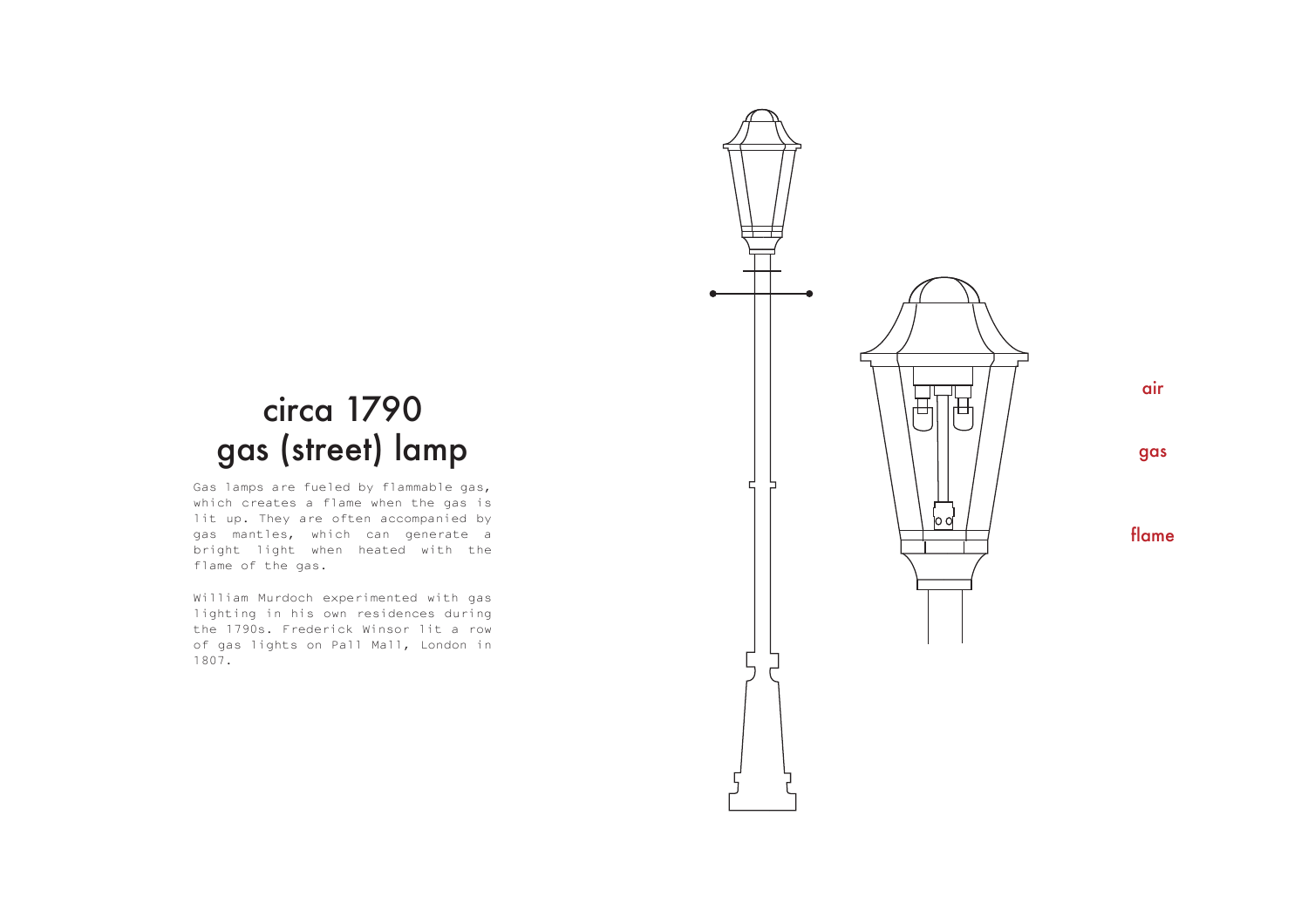#### circa 1800 carbon arc lamp

When electricity runs through the carbon arc lamp, the gap between the two carbon rods creates an electric arc, which generates a bright spark.

The spark created by the carbon arc lamp is so bright that initially it could only be used in public outdoor areas.

The first arc lamp was developed by Sir Humphry Davy,who used charcoal sticks powered by a battery to create a lamp.

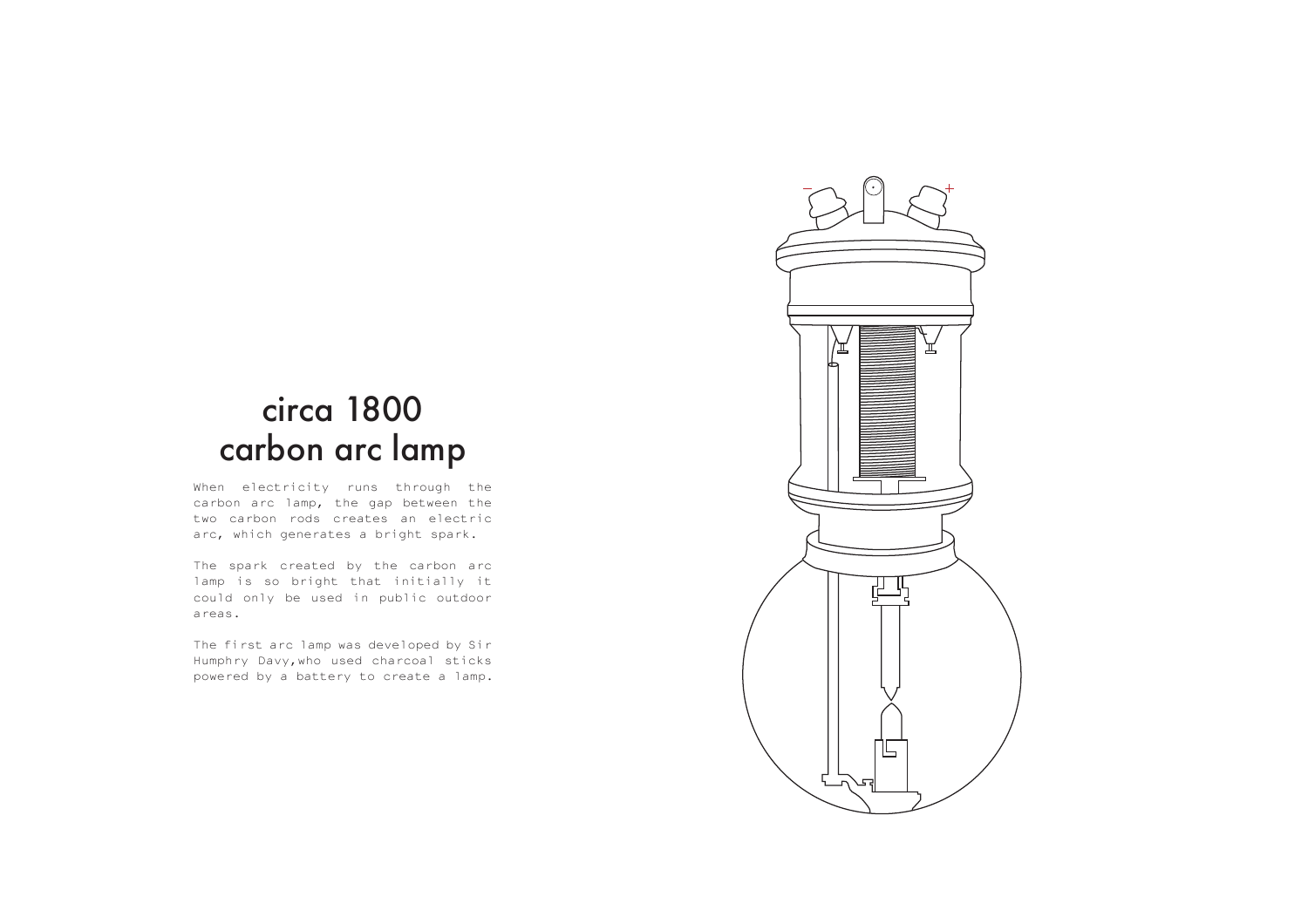## circa 1853 kerosene lantern

Kerosene lanterns are portable devices which creates a light by burning kerosene, a flammable oil that can be extracted from petroleum, with a wick, or in later models, with a pressure pump.

The modern form of the kerosene lamp was invented by Ignacy Łukasiewicz in 1853.



matches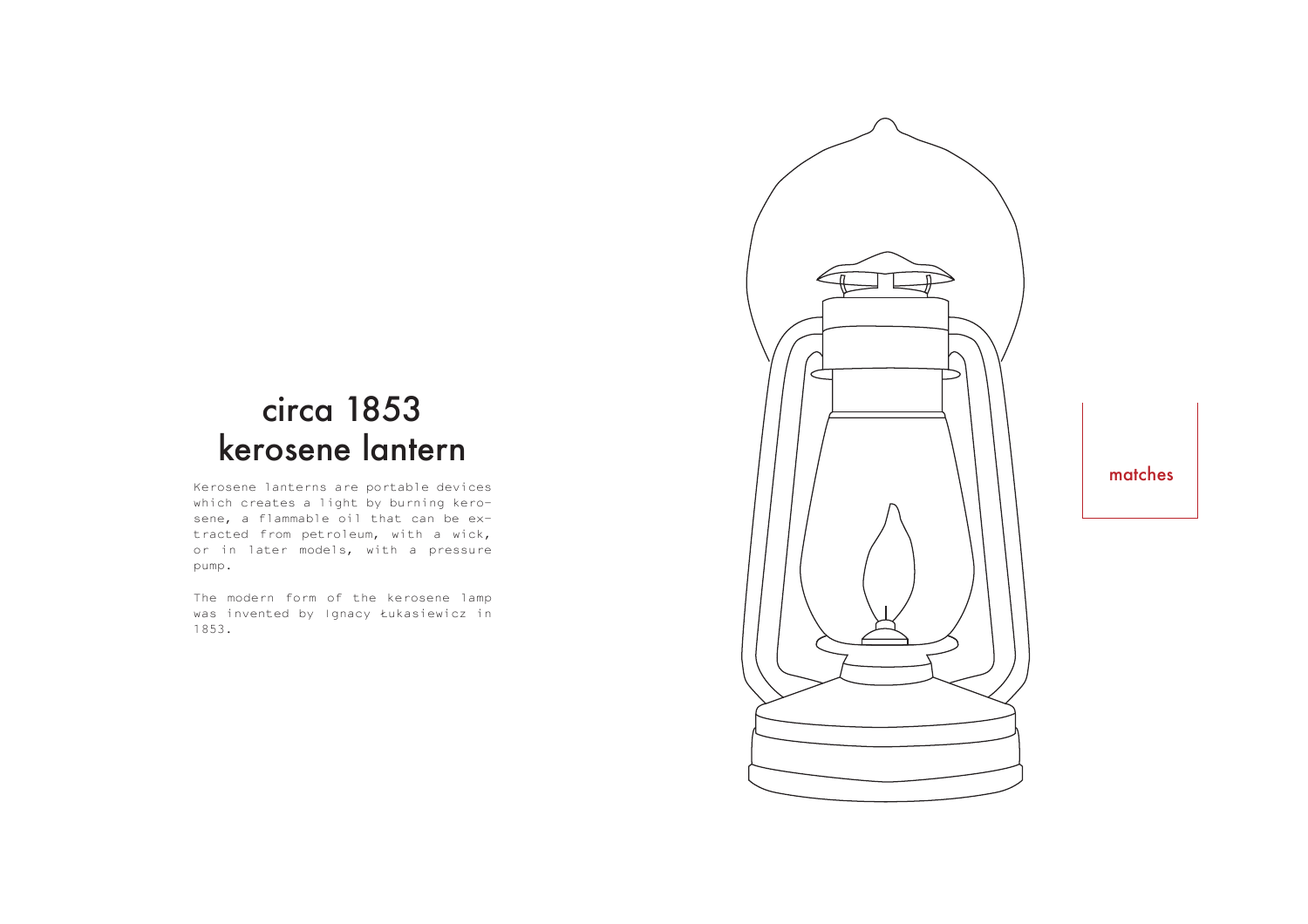# circa 1879 the light bulb

When the wire filament inside a light bulb is heated to a high temperature, it can glow to create a visible light source. The wire filament has to be a conductive material with a strong resistance and a high melting point. The interior of the bulb is either filled with inert gases or replaced with a vacuum.

Thomas Edison and Joseph Swan both filed for patents for a form of the lightbulb in their respective countries around 1880.

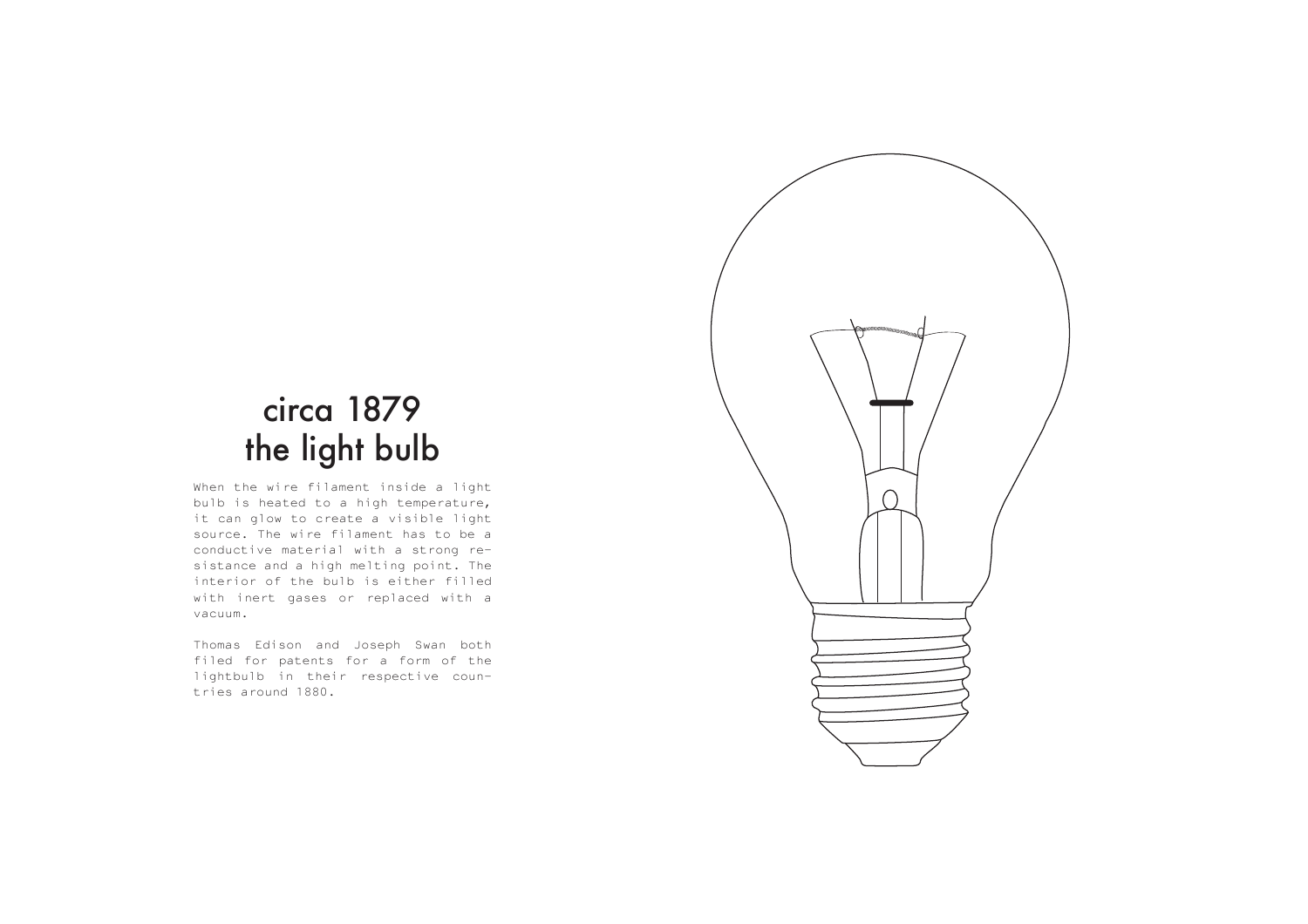#### circa 1902  $NECON$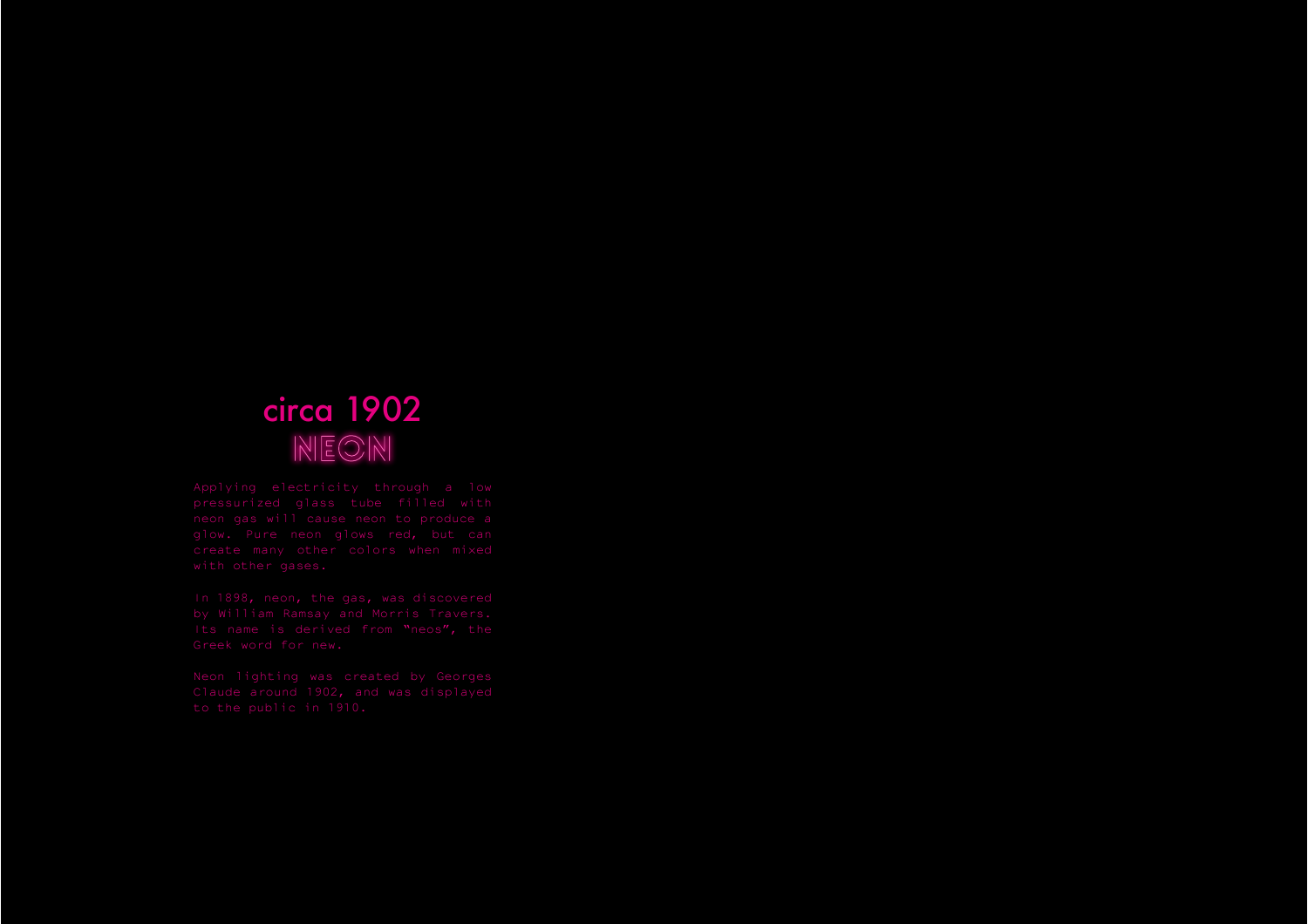

#### circa 1926 fluorescent light

Fluorescent substances can absorb radiation and then emit a light visible to the human eye. Passing current through a glass tube filled with vapor mercury will cause the mercury to emit ultraviolet radiation, allowing the phosphor coating on the inner wall of the tube to produce fluorescent light.

In 1926 Friedrich Meyer, Hans Spanner, and Edmund Germer patents a fluorescent lamp. After further development, fluorescent lamps were revealed to the public in 1939.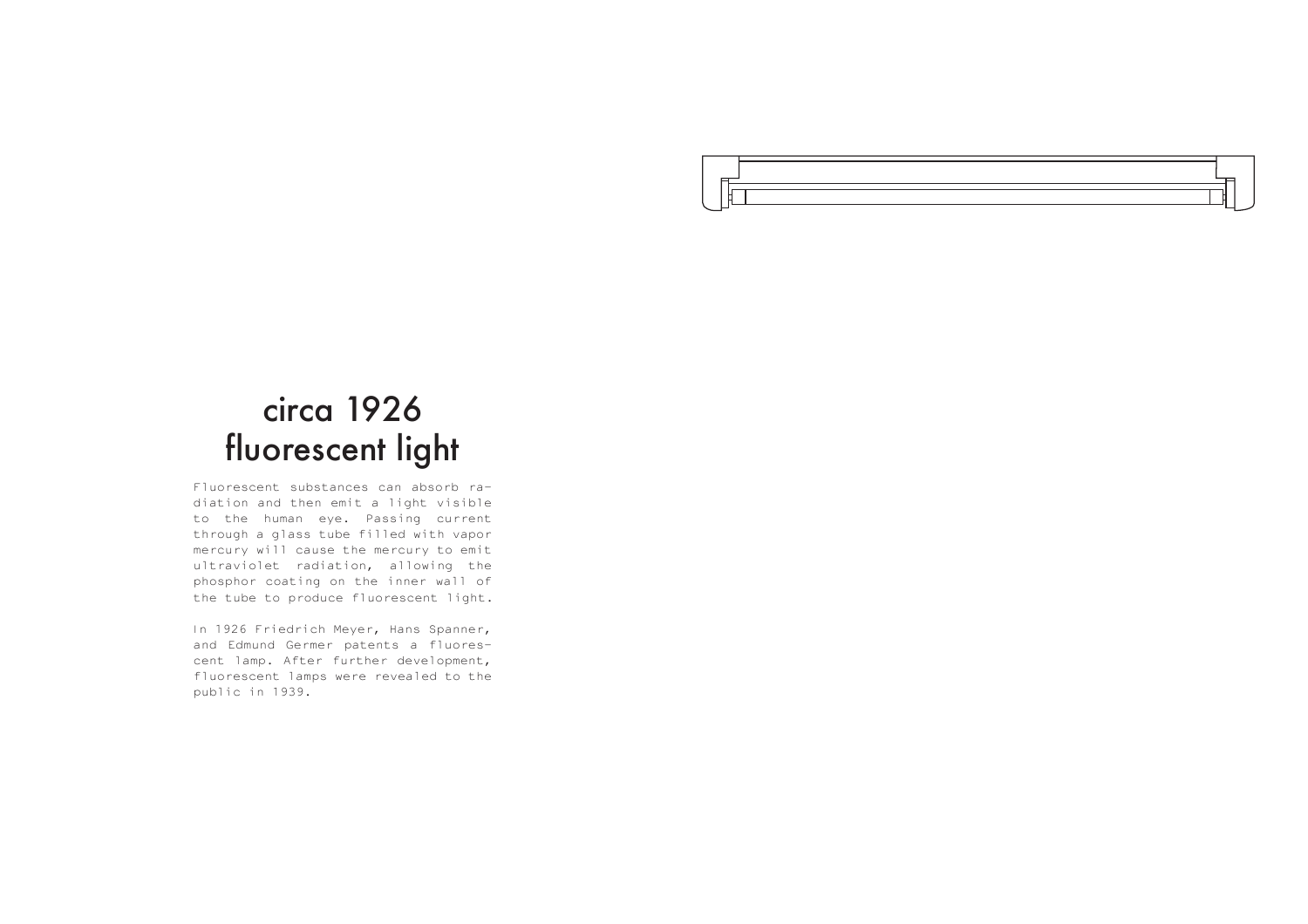

Enclose vaporized sodium in a highly pressurized tube, apply an electrical discharge, and the ionized sodium will generate light. Since sodium is highly corrosive under high pressure, finding the right material to contain the sodium was a key component to the development of this light.

Joseph Burke and Robert Coble found that aluminum oxide mixed with magnesium created a stable and translucent container. Along with William Louden and Kurt Schmidt, they debuted the HPS lamp in 1962.